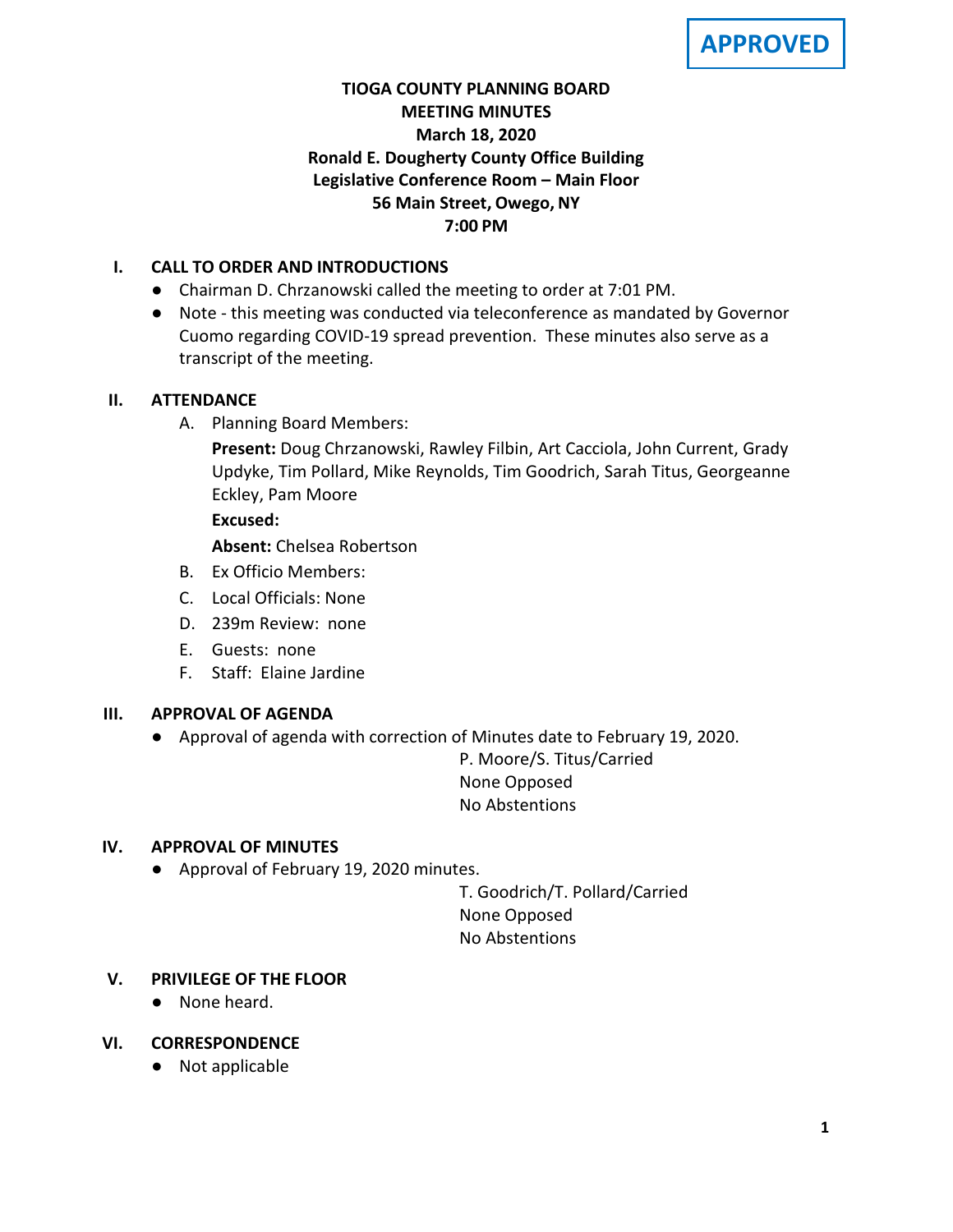## **VII. NEW BUSINESS**

### **A. A. 239 Reviews**

# **1. County Case 2020-007: Town of Nichols, Rezoning, Tioga County Industrial Development Agency**

The applicant, on behalf of and in agreement with the three property owners, has petitioned the Nichols Town Board to rezone said properties from A-R to I2-B-A-R. An existing I2-B-A-R zoning district lies adjacent to these parcels, so the proposal is essentially requesting to expand the industrial zone. The Tioga County IDA is requesting this as there is little developable land remaining within the adjacent I2-B-A-R zoning district.

Total size of the three properties is approximately 88 acres (please see attached maps). The vast majority of this land is not within FEMA's Special Flood Hazard Area. Engelbert Farms Organic owns the greatest area of farmed land within these properties, which is also the property that is directly adjacent to the current industrial zoning district. They have provided a statement that this land is among the least productive of farmland they own in the area due to the rocky soil.

This action is consistent with a short-term goal listed in the Economic Development section of Tioga County's 2020 Strategic Plan that states to identify a site to develop into a future industrial or office park. This sight is highly suitable in that it is adjacent to an area and zoning that already has industrial uses, and is therefore compatible.

Staff recommends approval of the rezoning.

**Q. P. Moore** – These parcels are targeted for agricultural protection in both the Town of Nichols Agricultural & Farmland Protection as well as the Tioga County Agricultural & Farmland Protection Plan. Could you document and include this in the review, Elaine? **A. E. Jardine** – Yes, I will. (This was done before sending to Town of Nichols Officials)

**Q.** T. Goodrich– If this field is so rocky, why is the area designated for agricultural protection? **A. P. Moore** – My family used to own and farm this property. It was better farmland than what we had on a hilltop farm. Most of Engelbert's farmland is along the river, and therefore more productive. So it is all relative.

**Q. D. Chrzanowski** – Is the parcel south to this being rezoned as s well? **A. E. Jardine** – No. **D. Chrzanowski** - Why was this not included? **E. Jardine** - This was the IDA's decision.

**Q. D. Chrzanowski** - Are the residential properties along Depot Road included in the current I2-B-A-R District? A. **E. Jardine** - No. **D. Chrzanowski** - Does this constitute spot zoning, then, if they are left out of the rezoning? Board discussion ensued and consensus was yes, it might. **T. Goodrich** asked why the IDA didn't consider these parcels in the rezoning. E. Jardine stated they probably simply didn't think about it. D. Chrzanowski stated he wasn't meaning for this to be a condition, but wanted Town of Nichols officials to consider rezoning the residential properties in the future. E. Jardine stated she would convey this in notification correspondence to them (this was done). Rezoning should be done in in bulk and not piecemeal.

**Q. P. Moore** - Were the residential property owners notified? **A. E. Jardine** - Is not required for the TCPB to notify neighbors. **D. Chrzanowski** stated that the Town of Nichols Board should have to notify neighbors before the public hearing required before they vote on the rezoning.

#### **Motion to recommend approval of the Rezoning:**

**B. D. Chrzanowski/T. Goodrich/Carried Yes 7**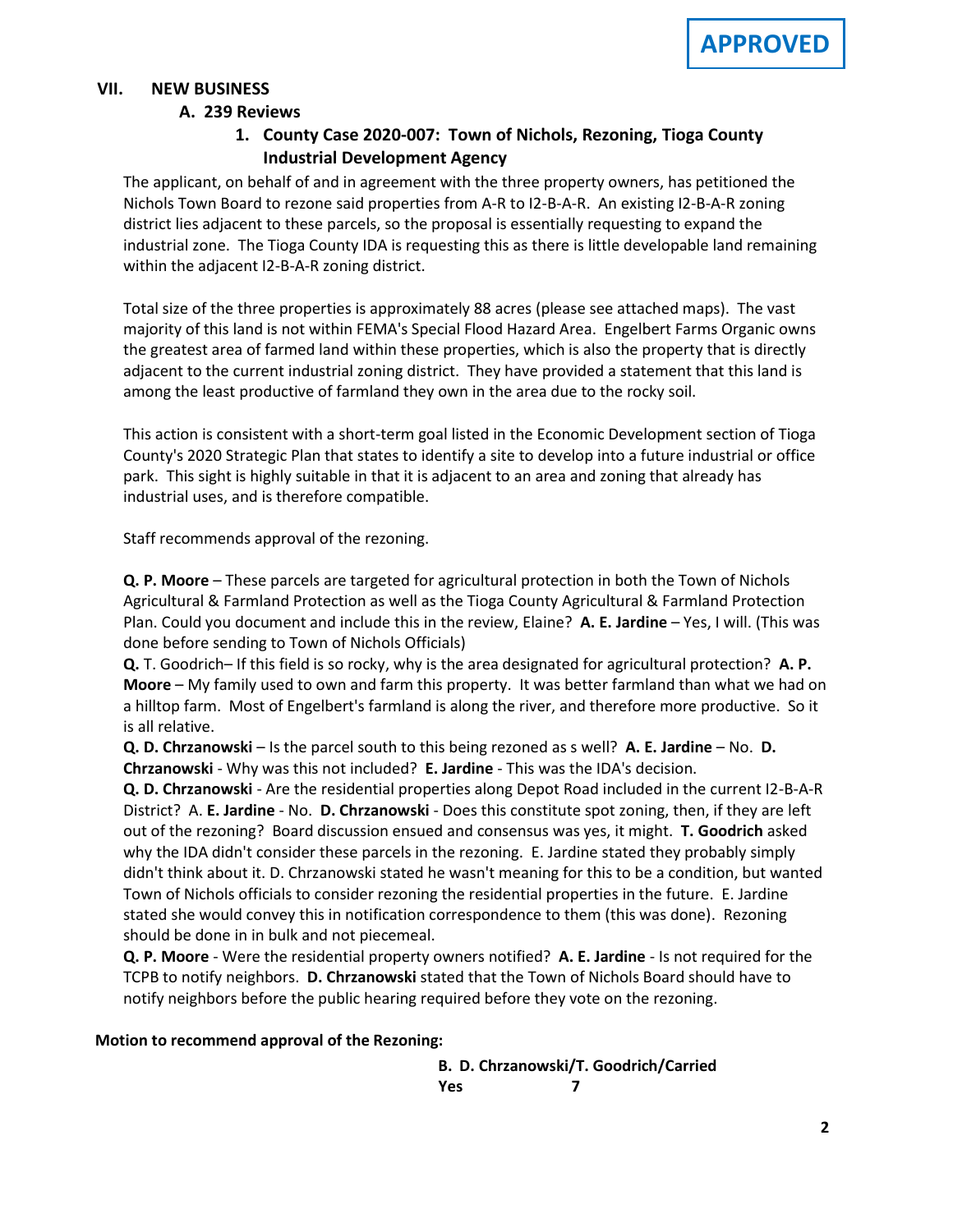### **No 2 Abstention 1 (P. Moore)**

## **C. B. Financial Affidavit Disclosures**

E. Jardine informed the Board Members that the County Legal Office requires these documents to be submitted in paper format with an original signature. Digital copies are not allowed. There is one EDP staff member in the office each day of the working week. So someone should be there during regular working office hours to receive these from you. The County Attorney is also working in the office. The Legal Office is now on the Main Floor of the County Office Building.

#### **VIII. REPORTS**

### **A. A. Local Bits and Pieces**

- **1. Town of Candor** (A. Cacciola)
	- Daffodil Festival is cancelled this year.
- **2. Town of Tioga** (D. Chrzanowski)
	- Is there any guidance on how to conduct planning and zoning board meetings during this health crisis? E. Jardine did not have an answer. When she finds out some information she will pass it along.
- **3. Town/Village of Spencer** (T. Goodrich)
	- Village of Spencer is looking for Planning Board members.
	- Dissolution vote has been postponed until April 30.
	- Village elections moved to April 28.

#### **4. Town of Berkshire** (T. Pollard)

- Sappening event cancelled this year.
- DOT put up speed advisory signs for 45mph on State Route 38 south of the hamlet.
- Creekside Park Committee is seeking implementation funding for this new park. E. Jardine advised that local foundations would be a good option and to contact Cyndi Herrick in Richford.

#### **5. Village of Newark Valley** (M. Reynolds)

- Village elections delayed until next month.
- Mike also inquired about the Village of Newark Valley Comprehensive Plan. E. Jardine said that while the attempt was definitely good, the document just was not up to standards and wasn't ready for local approvals. That is why she had suggest to Mayor Tornatore to hire Thoma Development Consultants to develop a comprehensive plan update from both the great resident survey from last year, and the outline from the 2000 Comprehensive Plan.
- **6. Town of Newark Valley** (S. Titus)
	- Everything in town is cancelled.
- **7. Town of Barton** (G. Updyke)
	- No report.